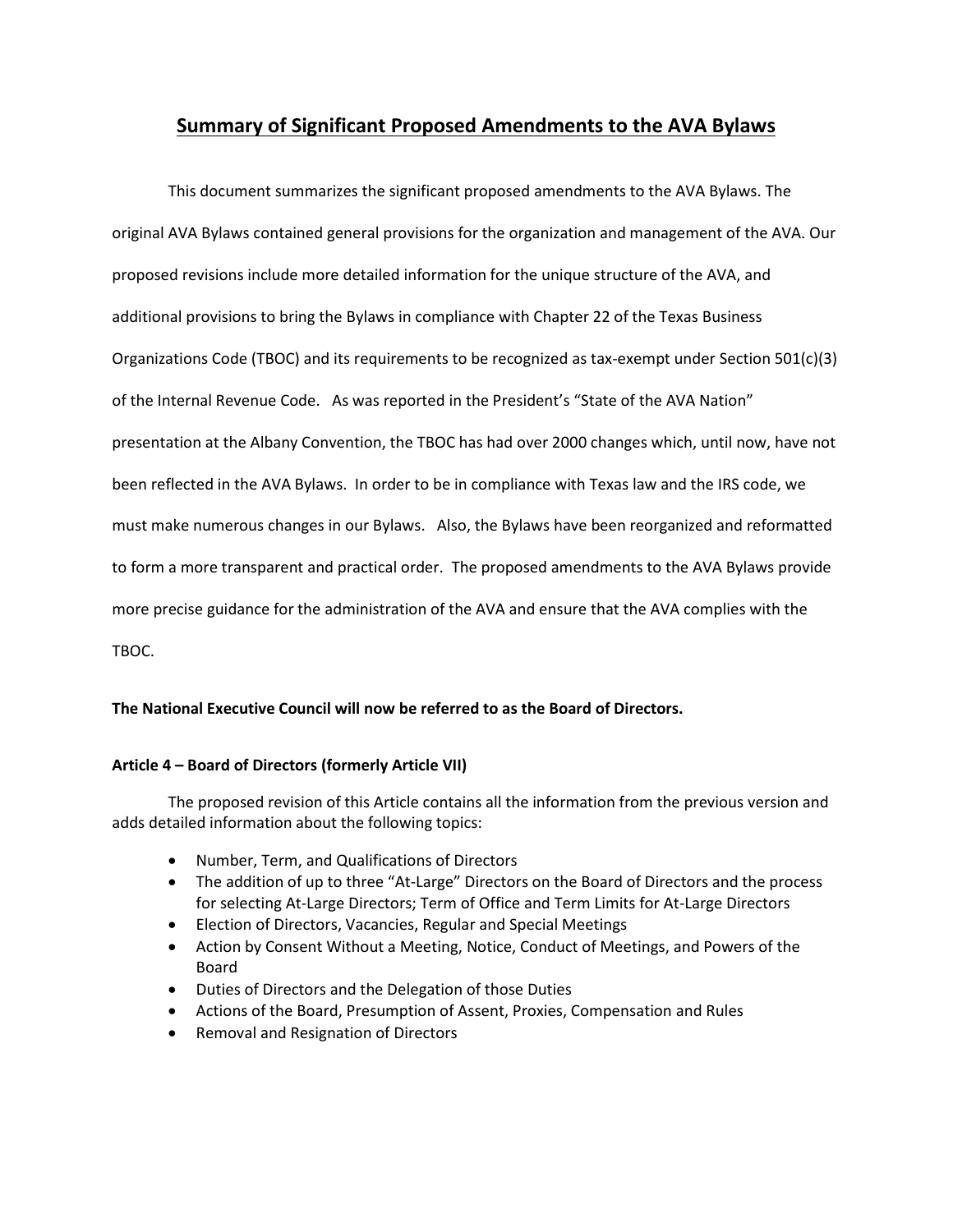Instead of making fundamental changes to the structure and function of the Board of Directors, this revision corrects the name of the Board and adds information not included in the original Bylaws to guide the Board more clearly in its administration.

The Bylaws now recognize that the Board will have officers (Chair, Vice Chair, Finance Chair, and Secretary) separate from the corporate officers. Board officers assist the Board in supervising the corporate officers.

What is important to recognize is that the individual who we currently elect as AVA President is now referred to as AVA Board Chair. This name change is required by TBOC in order to avoid confusion with the Corporate Officer position of Corporate President also known as the Chief Executive Officer. Logically, the Vice President must now be known as the Vice Chair. Both will continue to be elected by the Membership as before. The individual elected as Treasurer must now be known as Finance Committee Chair. This change is also driven by the TBOC as the title of Treasurer, under the law, is a corporate position with specific responsibilities that we do not impose on our elected Treasurer. The Finance Committee Chair will continue to be elected as a National Officer to sit on the Board of Directors with the same duties that have been the responsibility of the position we have known as the Treasurer.

# **Article 5 – Officers (formerly Article V)**

This section is required because TBOC requires that all corporations have a minimum of two officers, President and Secretary. Under the law, our Executive Director becomes the Corporate President/Chief Executive Officer (President/CEO). This position will continue to be an employee who is hired (and can be fired) by the Board of Directors. The Corporate Secretary can be a separate individual from the Board Secretary but can also be the same person. In our case, we will have the elected Board Secretary also serve as the Corporate Secretary. However, we can have many of the duties of the Corporate Secretary conducted by paid staff at the National Office.

# **Article 8 – Committees (formerly Article X)**

The proposed revision of this Article contains information related to the formation and administration of committees. The significant additions include:

- What the Committees do NOT have the authority to do
- An expanded description of the Duties of the Committees
- The Standing Board Committees are now listed as: Executive Committee, Finance Committee, Governance Committee, Awards Committee and Nominations Committee.
- A provision allowing for Operational Committees to be established by the President/Chief Executive Officer ( Executive Director)
- Provisions for Term of Office, Chair and Vice-Chair, Notice of Meetings, Quorum, Actions of Committees, Proxies, Compensation, and Rules
- Information on the membership, duties, and meetings of the Executive Committee

# **Article 9 – Transactions of the Corporation**

This Article was not included in the original Bylaws. Still, it is necessary to comply with the Texas Business Organizations Code to guide the Corporation on how to conduct its transactions, including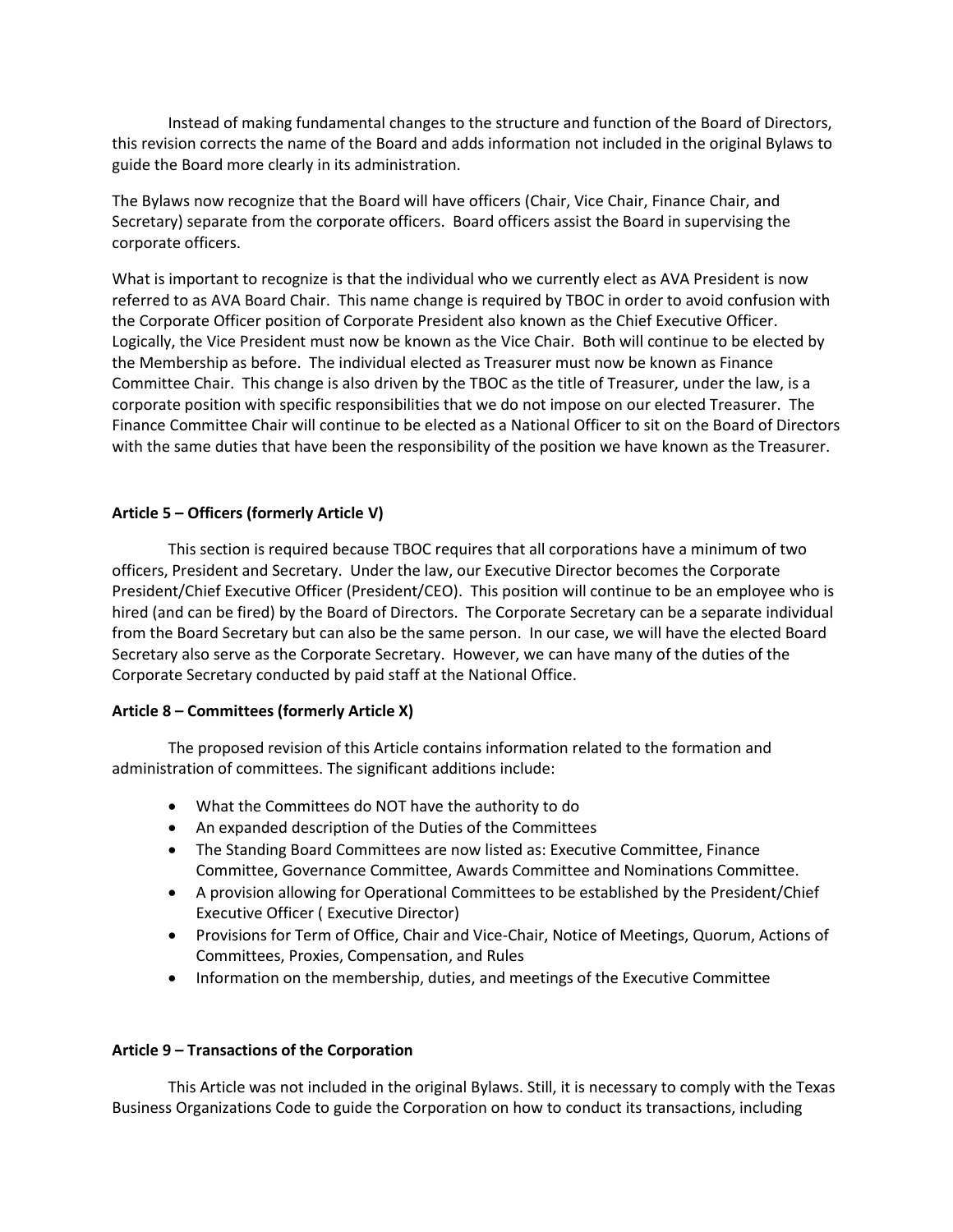contracts, deposits, loans, gifts, etc. It also includes information about prohibited acts by the Corporation.

#### **Article 10 – Books and Records**

This Article was not included in the original Bylaws, but it is necessary to comply with the TBOC to guide the Corporation on how to keep books and records properly. It also provides information on who is entitled to access the Corporation's books and records. It is also necessary to comply with the Internal Revenue Code, assuring the public's access to certain documents.

#### **Article 11 – Fiscal Year**

This Article was not included in the original Bylaws. Still, it is necessary to have an Article that officially lists the Corporation's Fiscal Year from January 1 through December 31 of each year.

#### **Article 12 – Indemnification (formerly Article XI)**

The proposed revision of this Article omits information about Indemnification of a Club Officer (now included in the general indemnification provision of Directors, officers, committee members, employees, or agents of the Corporation).The TBOC requires this provision and adds more detailed information for Indemnification and the Procedures Related to Indemnification Payments to inform the Board about the process if needed.

#### **Article 13 – Notices**

This Article was not included in the original Bylaws. Still, it is necessary to comply with the TBOC, and to guide the Corporation on the proper procedures for Notices and Waiver of Notices.

#### **Article 14 – Meetings (formerly Article IV)**

The proposed revision of this Article contains all information from the previous version and adds a provision for procedures for Meeting by Electronic Means.

#### **Article 16 – Amendments to Bylaws (formerly Article XIII)**

The proposed revision of this article has reverted back to the original version with a couple of minor grammatical changes.